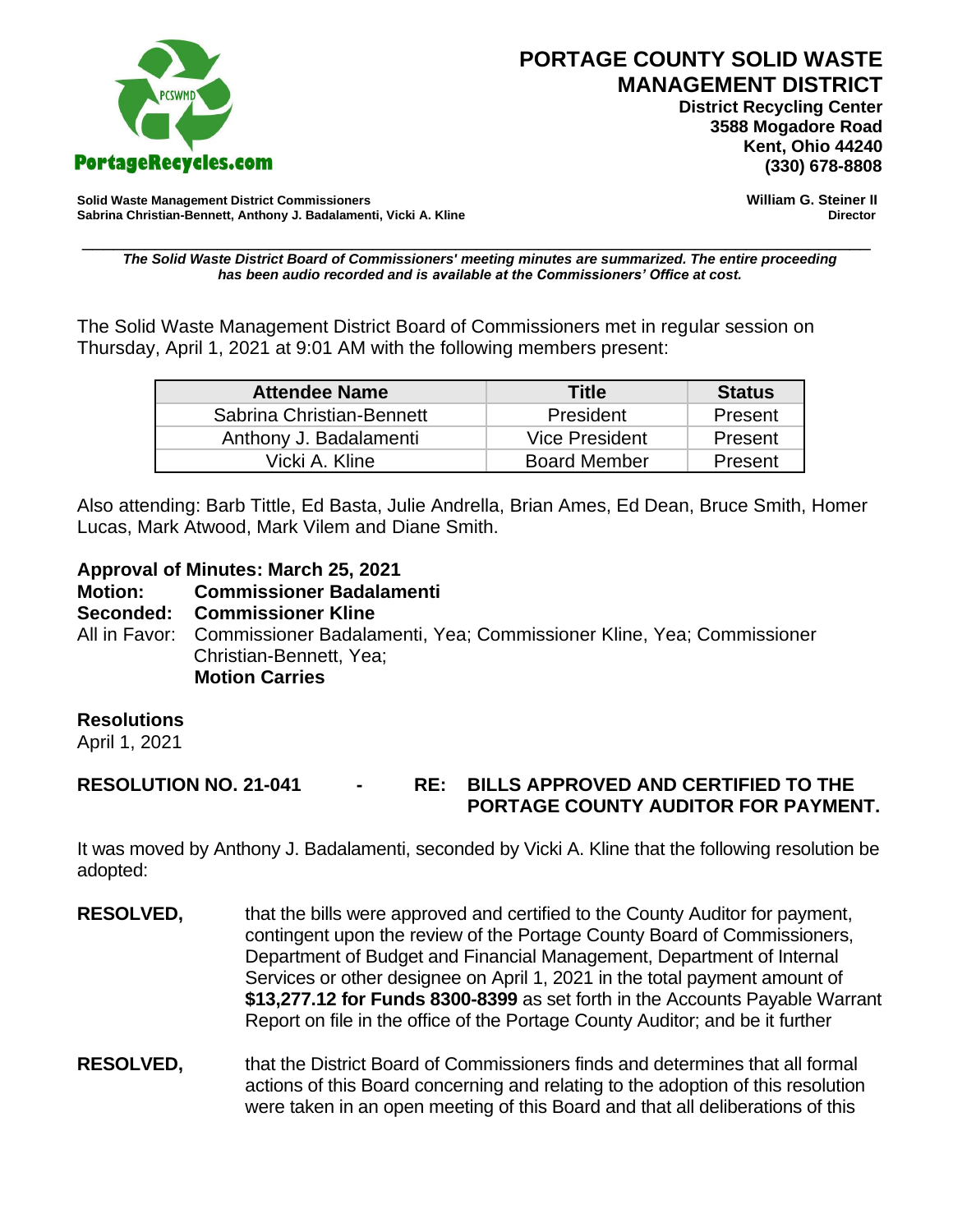Board that resulted in those formal actions were in meeting open to the public in compliance with the law including Section 121.22 of the Ohio Revised Code.

Roll call vote as follows:

Vicki A. Kline, Yea; Sabrina Christian-Bennett, Yea; Anthony J. Badalamenti, Yea;

## **RESOLUTION NO. 21-042 - RE: APPROVAL OF JOURNAL VOUCHERS/ENTRIES.**

It was moved by Anthony J. Badalamenti, seconded by Vicki A. Kline that the following Resolution be adopted:

- **WHEREAS,** the Ohio Revised Code requires that warrants be approved by the District Board of Commissioners for the Portage County Solid Waste Management District prior to their issuance, and
- **WHEREAS,** there are other similar financial transactions defined as journal vouchers/entries that are dissimilar in that they are used to pay for charges for services from one county department and/or fund to another department and/or fund and thus are processed in lieu of issuing a warrant, and
- **WHEREAS,** the Journal Vouchers/Entries are recommended by the County Auditor's Office for review and approval by the Board of Commissioners; now therefore be it
- **RESOLVED,** that the District Board of Commissioners approves the following Journal Vouchers/Entries, as presented by the County Auditor's Office:

| 04/01/21 | 3  | \$998.99     |
|----------|----|--------------|
| 04/01/21 | 4  | 164.24       |
| 04/01/21 | 36 | 514,923.72   |
| Total    |    | \$516,086.95 |

;and be it further

**RESOLVED,** that the District Board of Commissioners finds and determines that all formal actions of this Board concerning and relating to the adoption of this resolution were taken in an open meeting of this Board and that all deliberations of this Board that resulted in those formal actions were in meeting open to the public in compliance with the law including Section 121.22 of the Ohio Revised Code.

Roll call vote as follows:

Vicki A. Kline, Yea; Sabrina Christian-Bennett, Yea; Anthony J. Badalamenti, Yea;